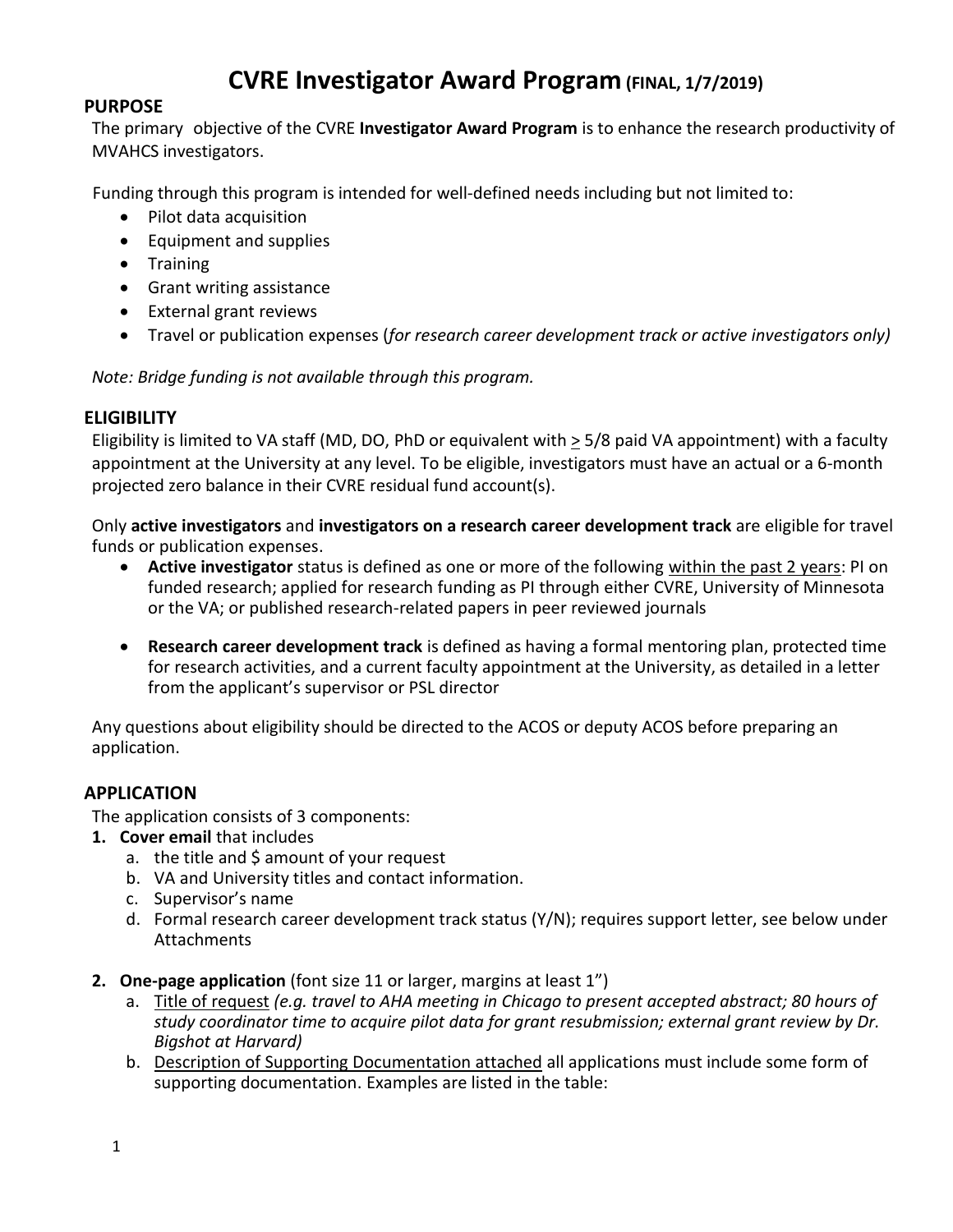| <b>Type of Request</b>                         | <b>Examples of Supporting Documentation</b>                                                         |
|------------------------------------------------|-----------------------------------------------------------------------------------------------------|
| Pilot Data Acquisition, including study        | Grant review requesting such data prior to resubmission                                             |
| coordinator time                               |                                                                                                     |
| Data / Statistical Analysis                    | Letter from journal requesting such analyses for revise &<br>resubmit                               |
| Equipment, supplies, etc for funded<br>project | Request for additional support from funding agency (that<br>was denied or only partially supported) |
| <b>Training</b>                                | Letter from supervisor confirming support                                                           |
| Assistance with grant editing/writing          | Draft grant proposal or specific aims page                                                          |
| <b>External Grant reviews</b>                  | Draft grant proposal                                                                                |
| Travel or publication expenses                 | Letter of acceptance for publication or presentation                                                |

#### c. Request

- i. Explain what you want, why you want it and how it will benefit your research program.
- ii. Indicate if you are on a formal research career development track
- iii. Address the feasibility of completing the work within 12 months
- iv. Comment on any anticipated barriers to completing the work
- v. If requesting travel or publication funds, attest to your active investigator or career development status

#### d. Budget

- i. Budgets are for 1 year only and must be pre-approved by the CVRE CFO
- ii. List expenses in 3 categories: travel; equipment & supplies; personnel
- iii. Budget Cap
	- \$10,000 (exceptions to this cap may be considered)
	- Travel must not exceed \$1500, including conference registration fees
- iv. Budget Justification
	- For personnel include the employee's name, salary, % time, and duration of employment
	- Explain the specific purpose of any requested equipment/supplies; services (e.g. data analysis; grant writing/editing/review); or training

# **3. Attachments**

- Current CV
- Supporting Documentation (see table above) *Every application must include supporting documentation***.**
- Budget justification attachments Quotes or proposals from vendors or consultants for equipment/supply purchases, services or training.
- Support letter if you are on a research career development track, signed by your section chief or PSL director. The letter should describe your mentoring plan, the amount of protected time you have for research activities, and your current faculty appointment at the University.

# **APPLICATION SUBMISSION**

Applications are accepted at any time and should be sent via email to [hanna.bloomfield@va.gov](mailto:hanna.bloomfield@va.gov) In most instances, award decisions will be made within 8 weeks of receipt of a complete application. In addition, CVRE may solicit "Requests for Proposals" with specific deadlines once or twice a year.

# **APPLICATION REVIEW**

2 After administrative review in CVRE, proposals will be considered by the Research Advisory Panel (RAP) or